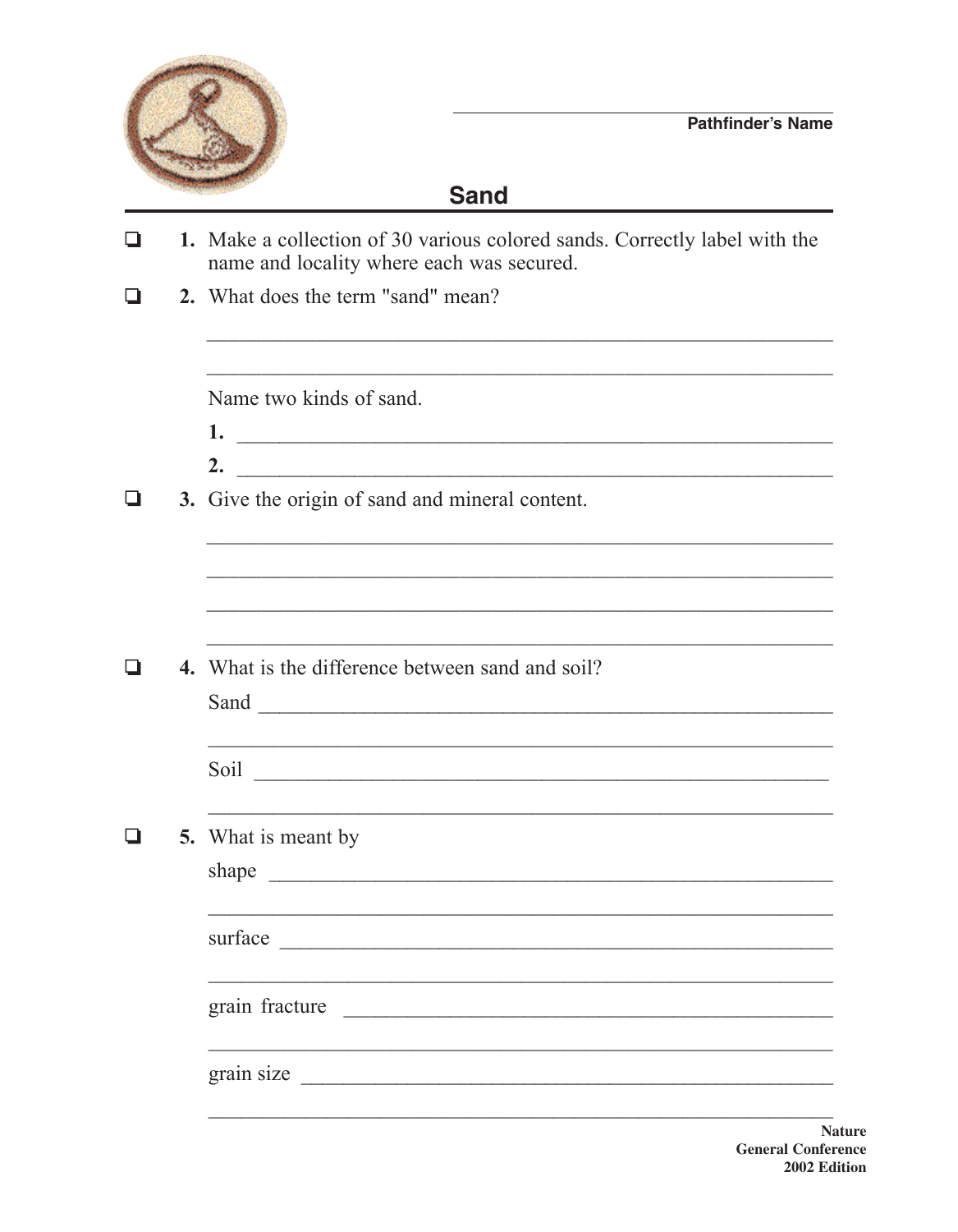## 6. Define the following and give the use of each:<br>Glacial  $\Box$

| Use $\overline{\phantom{a}}$ |                                                             |  |  |
|------------------------------|-------------------------------------------------------------|--|--|
|                              |                                                             |  |  |
|                              |                                                             |  |  |
| Use $\overline{\phantom{a}}$ |                                                             |  |  |
| Quicksand                    |                                                             |  |  |
|                              |                                                             |  |  |
| Use $\overline{\phantom{a}}$ |                                                             |  |  |
|                              |                                                             |  |  |
|                              |                                                             |  |  |
| Use $\overline{\phantom{a}}$ |                                                             |  |  |
| Molding sand                 |                                                             |  |  |
|                              |                                                             |  |  |
| Use $\overline{\phantom{a}}$ |                                                             |  |  |
| Polishing sand               |                                                             |  |  |
|                              | <u> 1989 - Johann Stoff, amerikansk politiker (d. 1989)</u> |  |  |
| Use                          |                                                             |  |  |
| Building sand                |                                                             |  |  |
|                              |                                                             |  |  |
| Use $\qquad \qquad$          |                                                             |  |  |
| Filter sand                  |                                                             |  |  |
|                              |                                                             |  |  |
| Use $\overline{\phantom{a}}$ |                                                             |  |  |
| Furnace sand                 | <u> 1989 - Andrea Andrewski, fransk politik (d. 1989)</u>   |  |  |
|                              |                                                             |  |  |
|                              |                                                             |  |  |
| Lake shore sand              |                                                             |  |  |
|                              |                                                             |  |  |
| Use                          |                                                             |  |  |